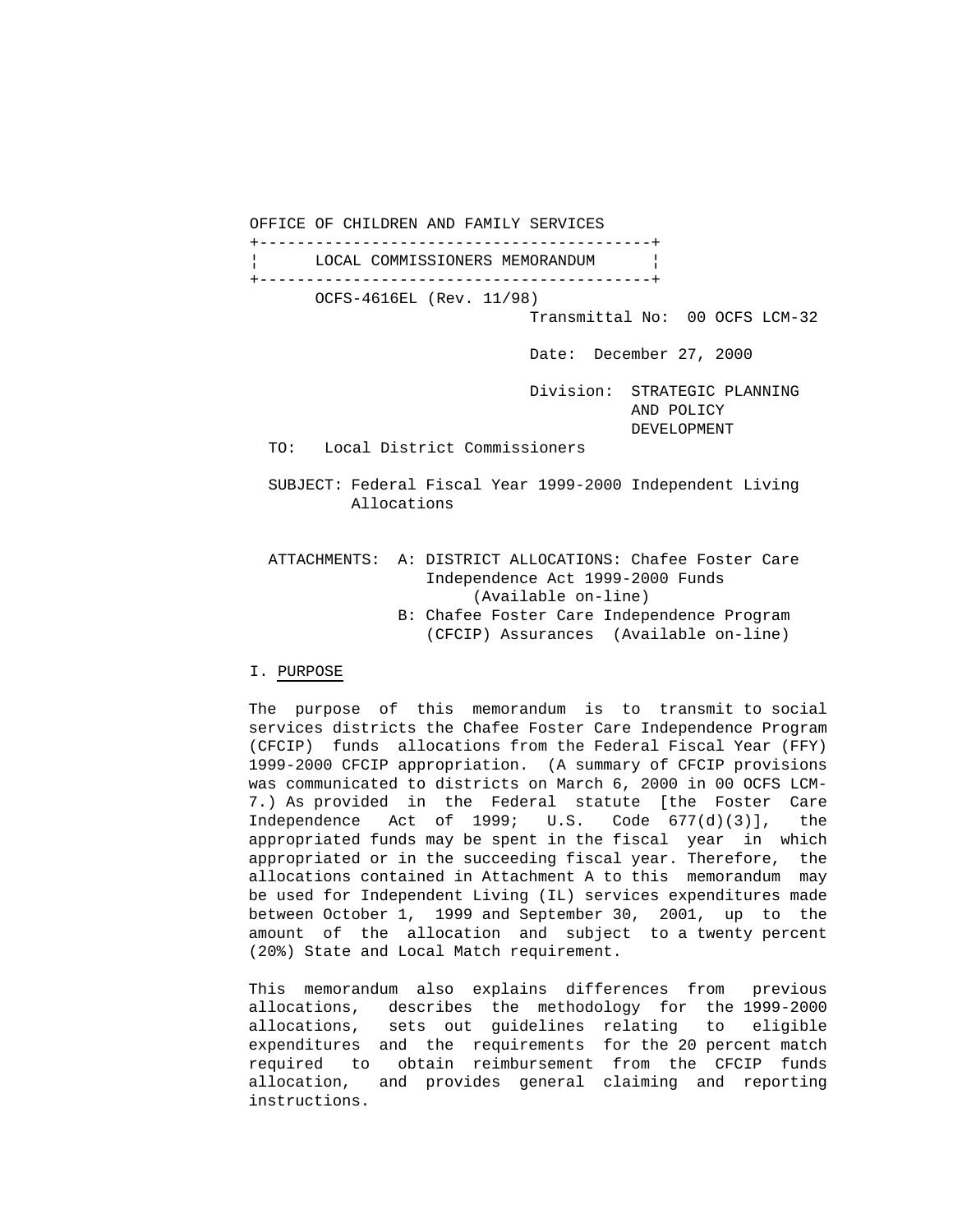Trans. No. 00 OCFS LCM-32 **Page No. 2** 

## II. CHANGES FROM PREVIOUS FUNDING FOR INDEPENDENT LIVING

The CFCIP provisions contain significant changes from previous Federal funding for IL services.

 1.) The CFCIP provisions replace the former IL initiative provisions authorized under Title IV-E of the Federal Social Security Act. Title IV-E eligibility is not a requirement for Federal reimbursement of IL services from CFCIP funds.

 2.) Federal reimbursement is available for only 80 percent of total reported IL expenditures. A 20 percent State/local match is required. (This replaces the previous funding formulas which were 100 percent or 50 percent Federal.)

 3.) There is no longer a prescribed Federal lower age limit for reimbursable expenditures for IL support and services. For those social services districts that choose to provide IL services to youths aged 14 and 15 who are likely to remain in foster care until age 18, CFCIP Federal reimbursement is now available.

 4.) Prior to the enactment of CFCIP, Federal law allowed states to provide services (but specifically excluded room and board payments) to youth age 18 through 20 who had been foster children prior to their discharge. However, Federal reimbursement was not available for these services. The new law requires the provision of financial, housing, counseling, employment, education and other appropriate support and services to youth who have left foster care because they have attained 18 years of age but who have not yet attained 21 years of age and makes CFCIP funds available to support such services. CFCIP funds and the IL program are not applicable after a youth reaches 21. In addition, reimbursement is now available for room and board expenses for IL eligible youth aged 18 to 21 who are being discharged from foster care or who have been former foster children. However, no more than 30 percent of CFCIP funds may be used for room and board payments for discharged foster care children.

 5.) The dollar value of the resources that a child or youth may accumulate and remain eligible for Federal Title IV-E reimbursement for foster care services (including maintenance) is increased from \$1,000 to \$10,000. Youth under 18 receiving IL services with CFCIP funds while still in foster care and preparing for discharge to IL will retain Title IV-E eligibility for their maintenance (room and board) while possibly accumulating resources in preparation for their IL discharge. CFCIP funds may not be used for room and board for children under the age of 18.

 6.) Providers of IL services may now include both private not-for-profit and for-profit facilities. The previous Title IV-E IL provisions allowed the State (and, by extension, the social services districts) to choose only notfor-profit providers for IL services. Social services districts are reminded that they must establish contracts or purchase-of-service agreements, in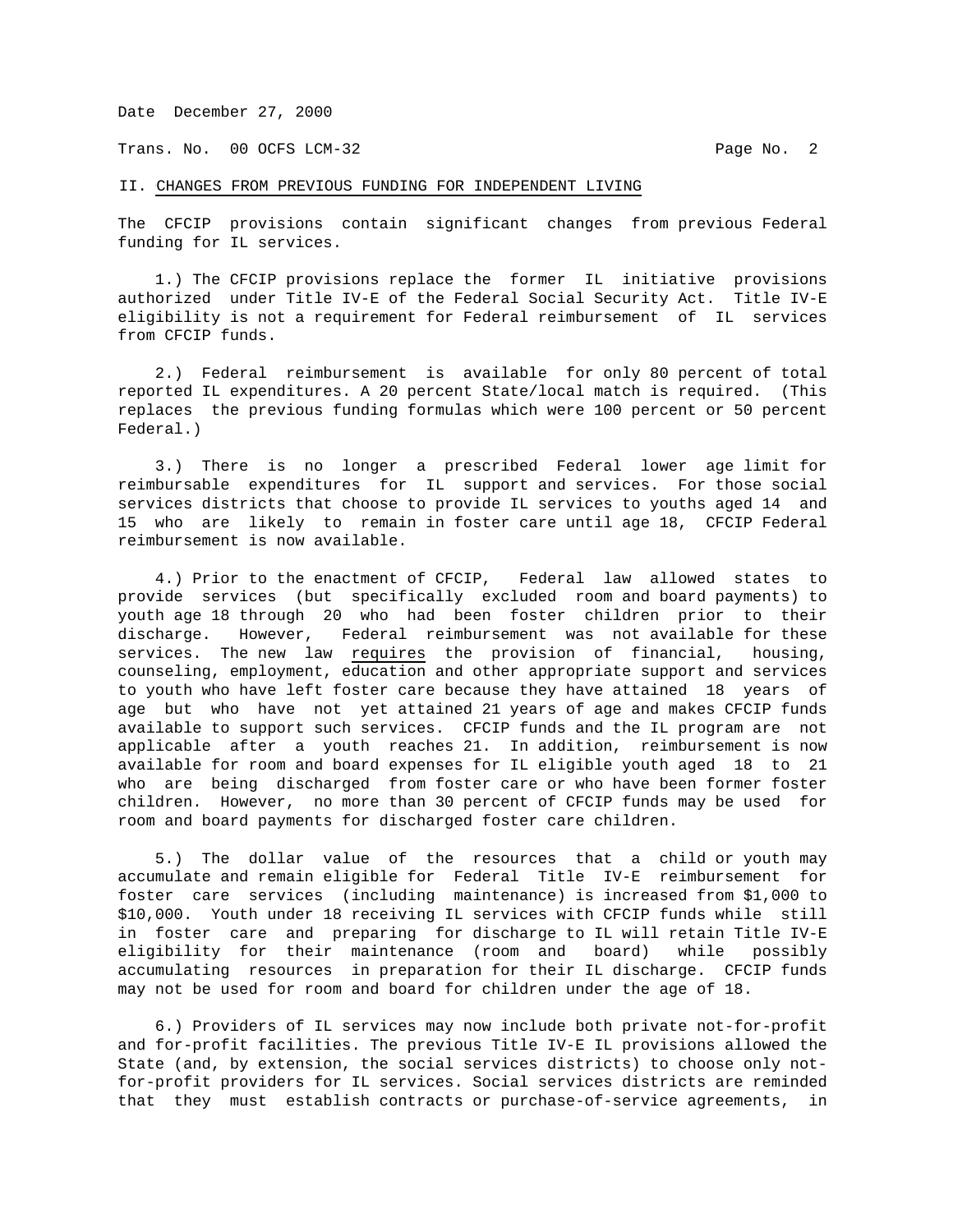Trans. No. 00 OCFS LCM-32 **Page No. 3** 

accordance with OCFS regulations, for any providers of services other than social services district personnel.

The 80 percent reimbursement formula applies to all IL expenditures during the applicable reimbursement period of October 1, 1999 through September 30, 2001. The other changes made by the Act did not become effective until December 14, 1999, when the Federal statute was officially enacted. Claims for expenditures made between October 1, 1999 and December 13, 1999 may be only for expenses relating to IL services provided to youth age 16 and older and may not include any room and board expenses. (In addition to these funds which may be expended through September 2001, the CFCIP provisions support additional annual Federal appropriations for Federal Fiscal Year 2001-2002 and beyond.)

Each of these changes is discussed more fully below in the context of each area to which the change applies.

## III. ELIGIBLE EXPENDITURES

The Chafee Foster Care Independence Act sets out five broad purposes to which CFCIP funds may be applied:

 1) Identify children and youth who are expected to remain in care until age 18 and help them to make the transition to self-sufficiency;

 2) Help these children and youth to receive the education, training and services necessary to obtain employment;

 3) Help these children and youth to prepare for and enter post-secondary training and education institutions;

 4) Provide personal and emotional support for children aging out of foster care;

 5) Provide a range of services and support for former foster care recipients between the ages of 18 and 21 to compliment their own efforts to achieve self-sufficiency and to assure that program recipients recognize and accept their personal responsibility for preparing for adulthood.

Within this framework, CFCIP funds can be used to provide and/or enhance services and supports for youth in foster care with an IL permanency planning goal. IL services (and CFCIP funding) are available for all eligible children and youth who are likely to remain in foster care until age 18, regardless of whether they are (or were) eligible for the Title IV-E Foster Care Program.

The Foster Care Independence Act makes it clear that IL services are to be seen as services to youth that will help them transition to adulthood,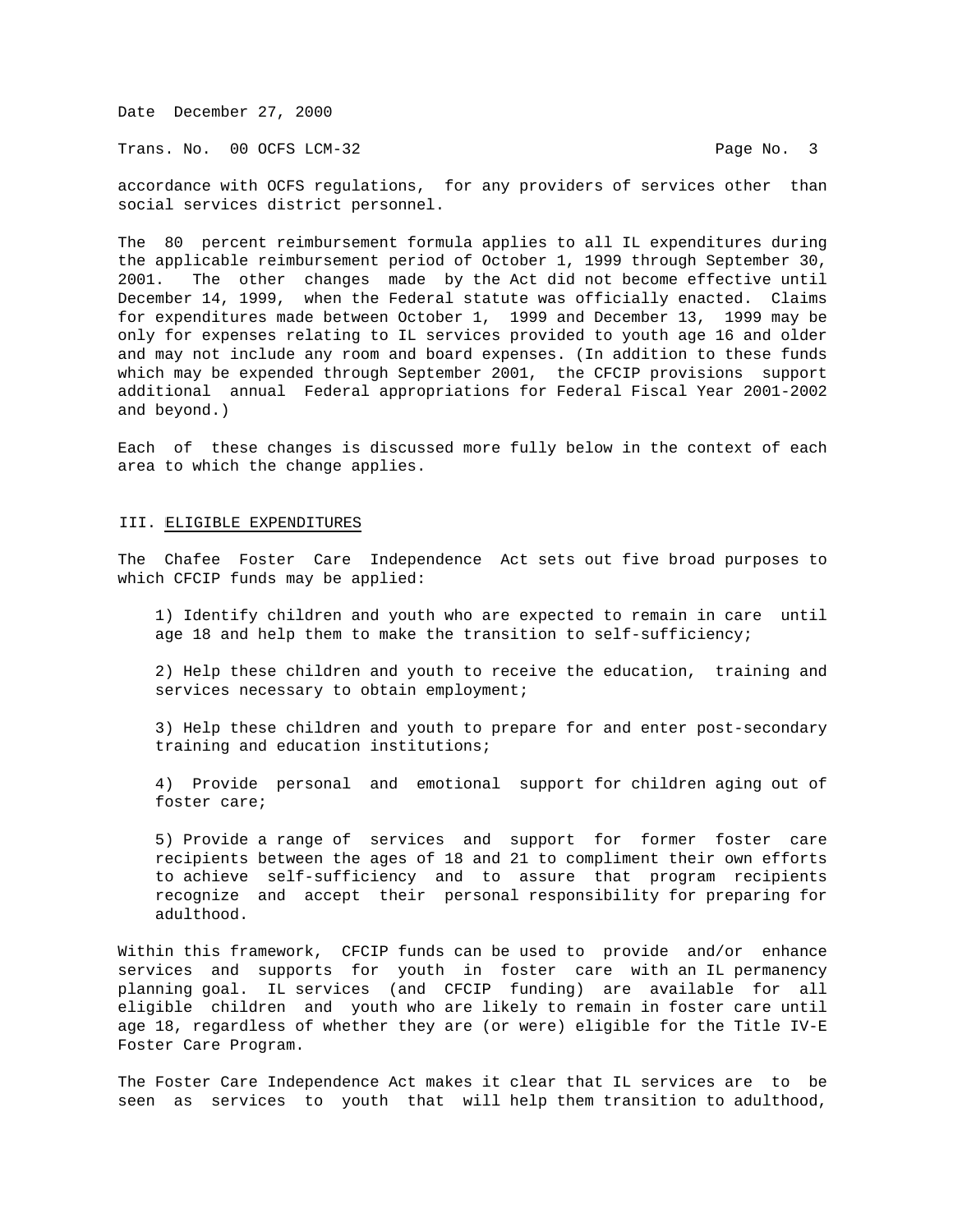Trans. No. 00 OCFS LCM-32 **Page No. 4** 

regardless of whether they end up on their own, return home, are adopted, or live in some other permanent living arrangement. IL services are not an alternative to adoption for children or youth for whom that goal is appropriate. Accordingly, enrollment in IL programs can occur concurrently with efforts to locate and achieve placement in an adoptive family or for other options for permanence.

The Foster Care Independence Act provides flexibility to states and IL services providers regarding the services that can be provided for IL youth and receive CFCIP funds reimbursement. The Act does not specify what services must be provided but does include several examples of services that could be provided with CFCIP funds to youth in care under the age of 18 who have an IL goal:

 - assistance in obtaining a high school diploma, including assistance or support for remaining in school or support or training or other assistance to obtain a General Equivalency Diploma (GED);

 - career exploration, vocational training, job placement and job retention assistance and support;

- training in daily living skills;
- training in budgeting and financial management skills;
- substance abuse prevention;

 - preventive health activities (including smoking cessation, smoking avoidance, nutrition education, and pregnancy prevention);

- education, training and services necessary to obtain employment;

 - assistance in preparing for and entering post-secondary training and education;

 - the promotion of mentoring and other interactions with dedicated adults.

In addition, the Act provides that CFCIP funds can be expended for former foster care recipients between 18 and 21 years of age to provide financial, housing, counseling, employment, education and other appropriate services that support IL goals of self-sufficiency and personal responsibility for making the transition from adolescence to adulthood. No more than 30 percent of CFCIP funds may be used for room and board payments.

The Act also requires that IL programs and IL providers should encourage participation by IL youth in planning, including having IL recipients accept personal responsibility for their transition to self-sufficiency.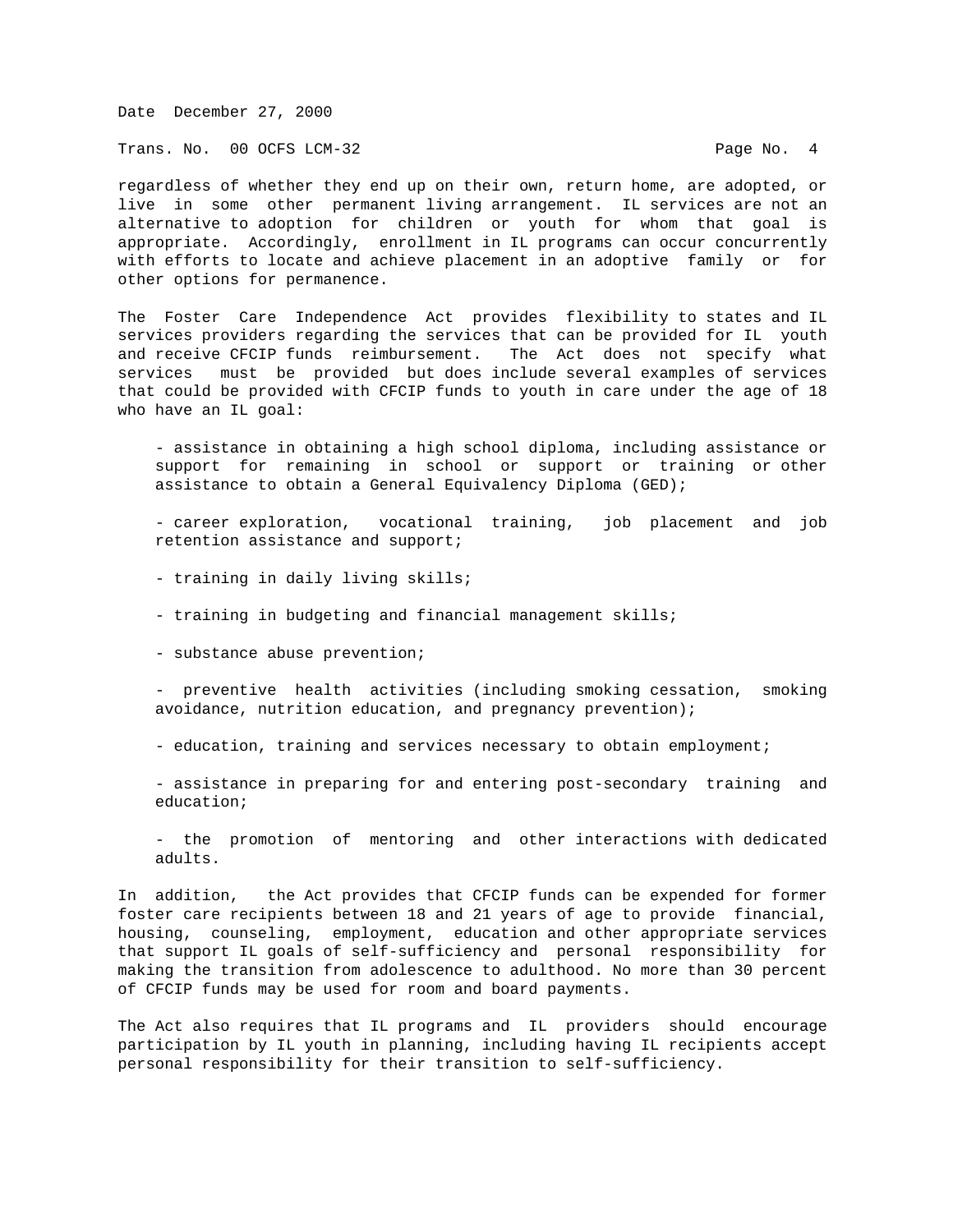Trans. No. 00 OCFS LCM-32 Page No. 5

Previous IL guidelines from this Office included the following services that would be eligible for reimbursement from IL allocations funds. These services would also be eligible for reimbursement from CFCIP funds.

Assessment Services and Case Planning must be provided to youth for whom IL is established as a goal or who are deemed to have a goal of IL based on age and length of time in care as defined in 18 NYCRR 430.12(f). Social services districts may, at their option, provide IL services to any youth over the age of 14 regardless of the youth's goal or length of time in care. The Assessment and Case Planning activities are incorporated into the current Utilization Review requirements. The standards relating to IL take into consideration and, where appropriate, include self-identified goals and activities of the foster child. At a minimum, joint discussion of the plan, its rationale, and its sequence is to be held with the youth at the plan's inception and at each six-month reassessment.

Each youth who will be discharged to IL must receive a 90-day notification of discharge, including an established discharge plan. The discharge plan must outline coordination of services otherwise available to the youth who is to be discharged.

Educational Services must be included as an integral part of the IL plan for each youth over the age of 16 and should be considered as part of any IL plan for any youth.

 Academic Support Services are services provided to support the completion of the foster child's formal education either through completion of a high school diploma program or the attainment of a General Equivalency Diploma (GED). Where appropriate, these services can also be provided to those youth for whom continuation in a college degree program is determined beneficial. Academic Support Services for which payment can be made include, but are not limited to, educational and career assessment and counseling, tutorial services, remedial instruction, examination preparation, enrollment fees for training courses, and resource and referral services. Payment of college tuition expenses is not allowable under Academic Support Services.

 Vocational Training can be provided, where appropriate, to those youth in foster care who will not pursue post-secondary education or who may not graduate from high school before their twentieth birthday. Vocational Training includes, but is not limited to, training designed to develop a marketable skill or trade, apprentice or apprentice type programs, or on-the-job training. Vocational Training can include two year college programs (including Associate Degree programs) with specific vocational objectives, occupational training supported by other State or Federal funds, or training provided by organizations which have demonstrated effectiveness in providing such training. Vocational training will generally be provided in an institutional setting, but may also include worksite observation and experience credit as well.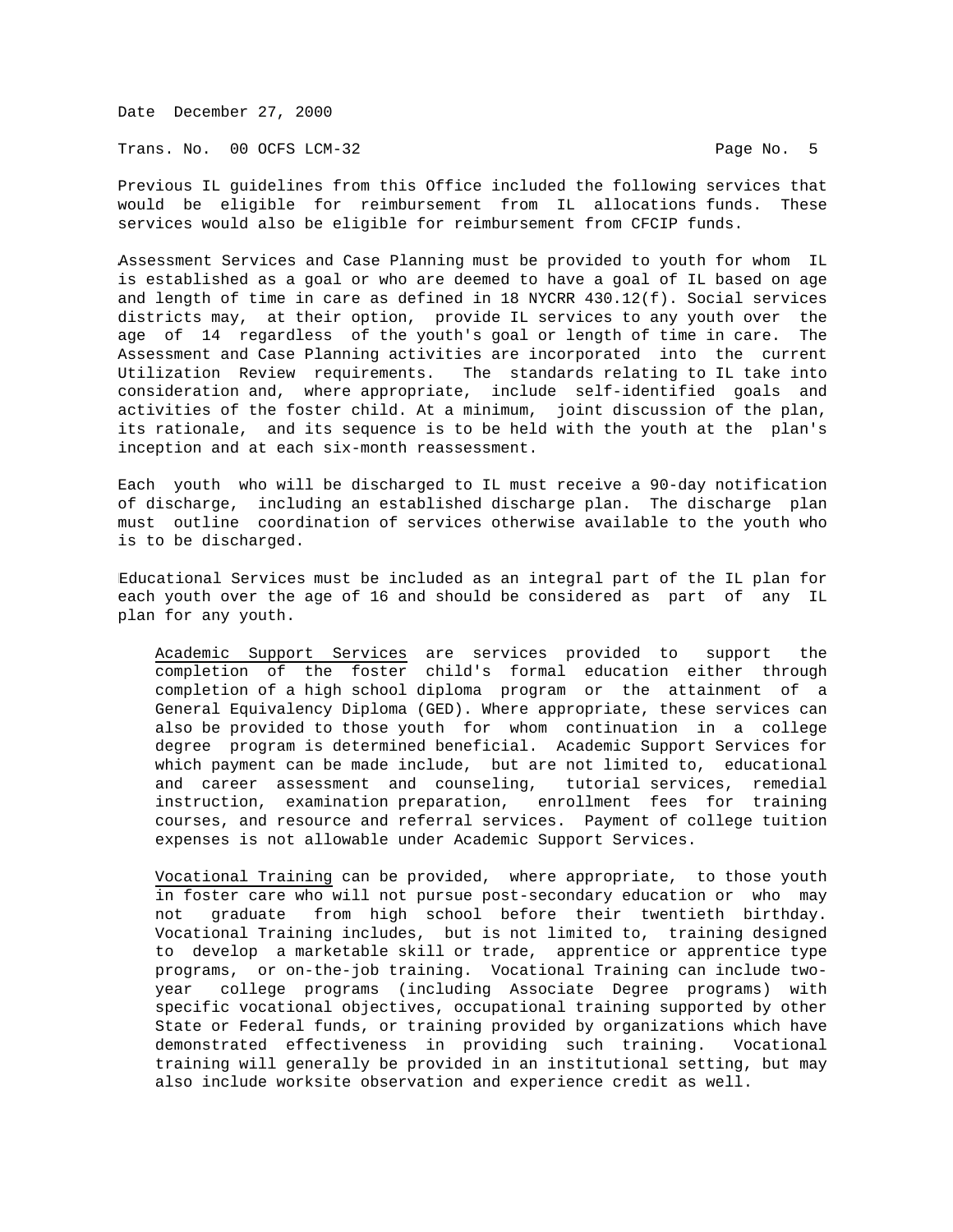Trans. No. 00 OCFS LCM-32 **Page No. 6** 

 Vocational training would not be appropriate for youth who cannot benefit from such training due to limited academic or other proficiency. Remedial education may be a prerequisite to providing vocational training for such youth. In such instances, the remedial education provided to qualify a youth for vocational training may be provided as vocational training.

 Independent Living Skills Training is training provided in a designated program which must offer, at a minimum, skill training in the following areas:

 -Personal hygiene; -Job search and employment readiness; -Career counseling and goal planning; -Locating housing/apartments; -Budgeting/money management, such as banking, shopping, insurance; -Meal planning and preparation; -Housekeeping/housecleaning; -Utilizing community resources, such as transportation, health care, social services, recreation; -Self-esteem, relationship, and community living.

 Independent Living Stipends must be provided to foster children over the age of 16 who have an established IL goal, or who are deemed to have a goal of IL as defined in 18 NYCRR 430.12(f), and who are otherwise actively participating in an IL program. This financial incentive is available only to those youth participating in the IL program as outlined in the case plan and may be suspended for periods of unplanned inactivity. The stipend is paid on a monthly or more frequent basis, dependent on the youth's needs and capabilities. The allowable stipend amount increases incrementally on a yearly basis according to the youth's age. [Allowable amounts for the IL stipends are found in 18 NYCRR  $430.12(f)(2)(b).$  A social services district may opt to continue payment of the stipend through a trial discharge period for those youth continuing in the district's custody and who are complying with their IL service plan. Stipends cannot be used to pay for room and board. Payment of the stipend serves a threefold purpose: incentive to participate in the IL program, money management experience, and a means whereby savings can accumulate to assist in the transition to IL. During the trial discharge period, the optional payment of the stipend encourages the continuation of the case management relationship as well as, to a small degree, increasing a youth's financial resources during the critical first months of living independently.

 Aftercare Services are those services identified in the case plan as needed after discharge (trial or final) to assist the youth in the transition to IL. Aftercare Services are required throughout the mandated trial discharge period for any youth over the age of 16 who is discharged to IL. Custody of the youth is retained by the social services district and requirements for casework contacts and service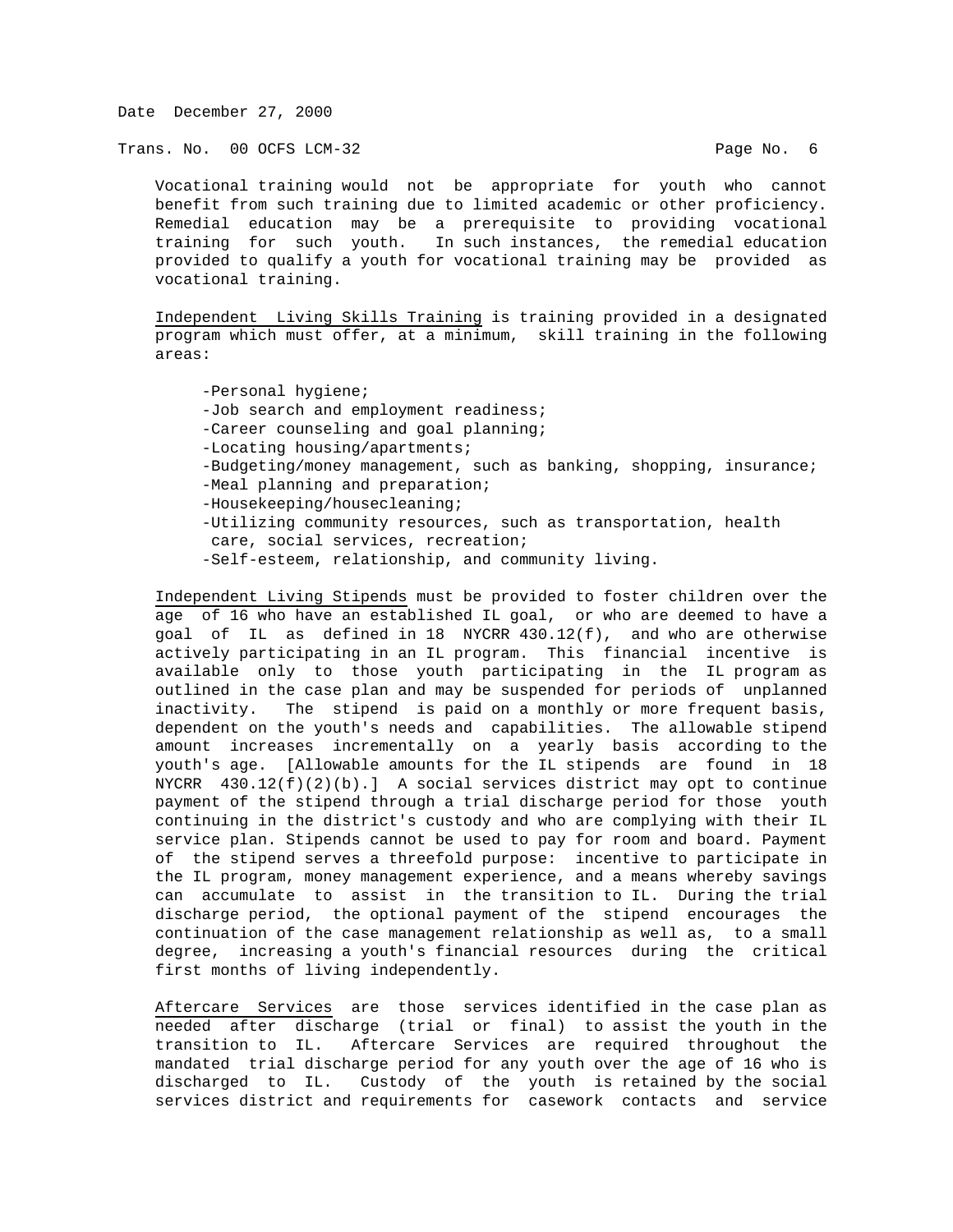Trans. No. 00 OCFS LCM-32 **Page No. 7** 

 provision apply. At a district's option, and according to the needs of the youth, the trial discharge period may continue until a youth reaches the age of 21. If a youth loses housing during the period of trial discharge, the district must assist the youth to find other appropriate housing or replace the youth into a foster care setting, if necessary. In addition, when custody ceases, the district must maintain supervision of the youth until the youth is 21 years of age. Supervision includes maintaining casework contacts and referring the youth to needed services, including income and housing services, with sufficient follow up to assist the youth to begin to receive the necessary services.

 Room and Board includes expenditures made for a child or youth's living arrangements and generally include housing and food. Room and board expenditures were previously excluded from expenditures that could be reimbursed from Federal IL funds. The CFCIP change allows expenditures for room and board for youth age 18 to 21 upon discharge from care or for youth who have been discharged from foster care but who have not yet attained their twenty-first birthday. This provision is effective for room and board provided on or after December 14, 1999.

 This date is absolute as it is based on the date the Federal statute authorizing such reimbursement was signed into law. Room and board expenses incurred before this date can not be claimed for reimbursement under the allocated CFCIP funds. Such payments may be made for youth previously in care as well as for room and board payments that begin at the time of a youth's discharge from care at the age of 18 or older. Social services districts are advised that no more than 30 percent of CFCIP reimbursement may be applied to room and board.

 Room and board payments for former foster care youth age 18 to 21 that are made from non-Federal funds may be used for the 20 percent required State and local match, as long as the former foster child is not eligible for payments for such costs from Family Assistance (FA) or Safety Net (SN) support under the Temporary Assistance to Needy Families (TANF) program.

 Even when Federal guidelines on room and board are disseminated, the use of CFCIP funds to support a Supervised Independent Living Program (SILP) will be prohibited, as youth placed in SILPs have not been discharged from foster care. Social services districts are also reminded that room and board payments for youth under the age of 18 may not be claimed as an IL expenditure.

# IV. ALLOCATION METHODOLOGY

As with the 1998-1999 Title IV-E IL funds allocation, the 1999-2000 CFCIP allocation to social services districts represents 97 percent of the total Federal allocation to New York State, an allocation to districts of \$12,708,744. The remainder is being reserved by the Office of Children and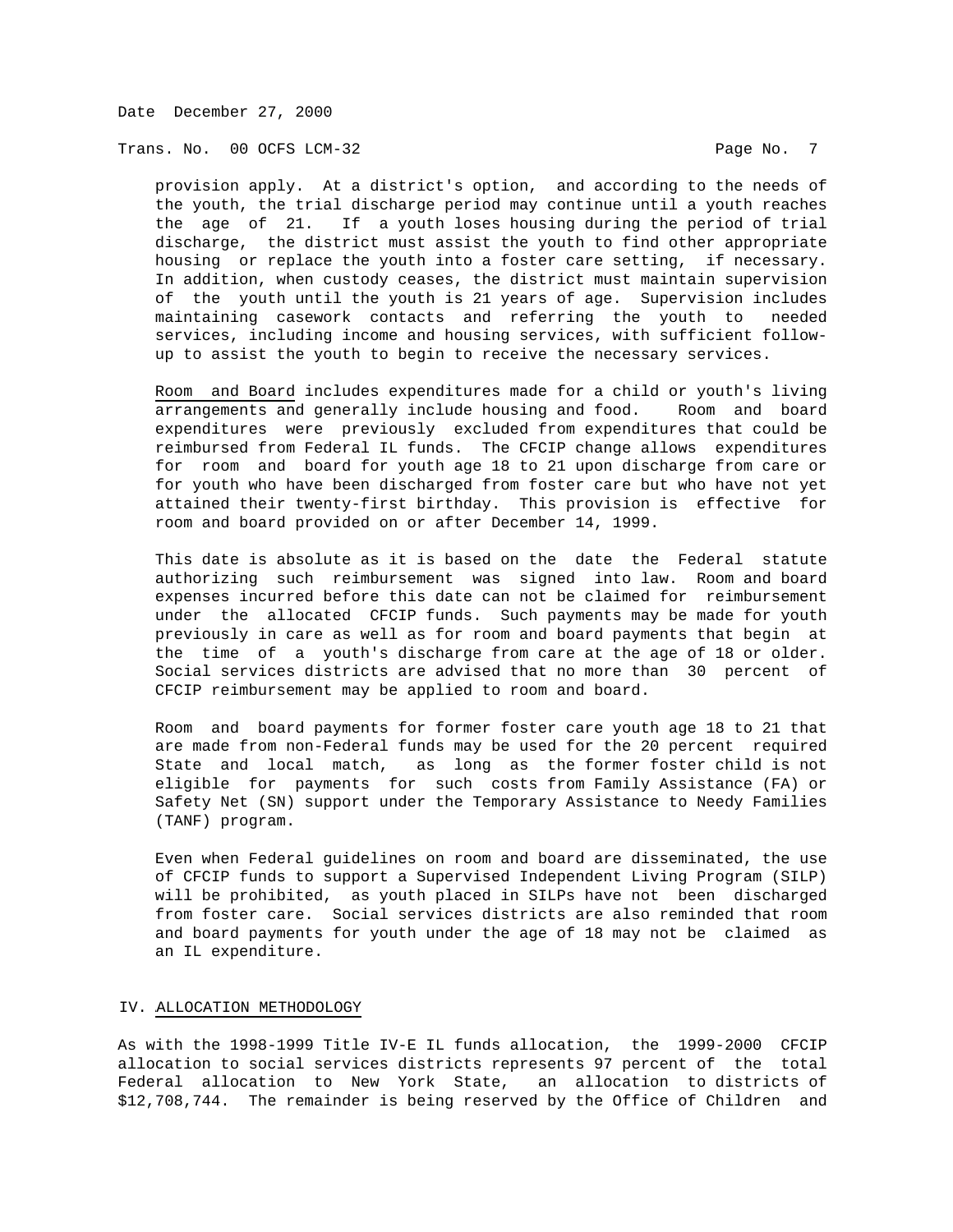Trans. No. 00 OCFS LCM-32 **Page No. 8** 

Family Services (OCFS) for the support of IL services for youth in direct care in OCFS-operated facilities and rehabilitative services programs.

The allocation of the funds available for distribution to social services districts consists of two parts. The first is an allocation to districts equal to the same amounts that they were allocated under the 1998-99 Title IV-E 100 percent Federal IL funds allocation in 99 OCFS LCM-14. This allocation constitutes \$7,214,471 of the \$12,708,744 being distributed to the districts.

The second part of the 1999-2001 allocation (\$5,494,273) is based on each social services district's potential IL population, which is defined as youth 14 to 21 in care on December 31, 1999. Each district is allocated an amount equal to its proportion of the potential IL eligible population in relation to the total statewide potential IL eligible population.

The two parts are then added together to get each social services district's Federal Fiscal Year 1999-2000 total CFCIP allocation which appears in the allocations table in ATTACHMENT A.

The population of potentially eligible IL youth was selected for the allocation process as it approximates the likely need for services in each social services district. Previous allocation methodologies incorporated a district's history of expenditures for IL as a factor. However, the recent additions of youth from 14 to 16 to the eligible population, the requirement to provide services to 18 to 21 year olds, and the ability to include room and board expenditures in the IL claims make previous expenditure histories that did not include these factors inappropriate for this allocation. OCFS reserves the right, however, to consider expenditure histories in the future after a trackable baseline that includes the new categories has been established.

#### V. FUNDS MATCH REQUIREMENT

The Federal statute and a Federal Program Instruction provide that the CFCIP funds are available for only 80 percent of a State's total IL expenditures up to the amount of the Federal CFCIP allocation. State funds available within the Family and Children's Services Block Grant (FCSBG) may serve as part of the match requirement for IL services. The State will apply any available social services district FCSBG funds to comprise the required CFCIP IL funds match. When FCSBG funds are no longer available, the non-Federal share match will have to be comprised of local funds.

In looking for sources for matching funds, social services districts are encouraged to develop collaborations with other local agencies operating programs of services that may support the district's IL activities. The services needs of IL eligible youth require a spectrum of services that cross many agency boundaries. Cross-agency collaboration to utilize services provided by other agencies in the overall services delivery system for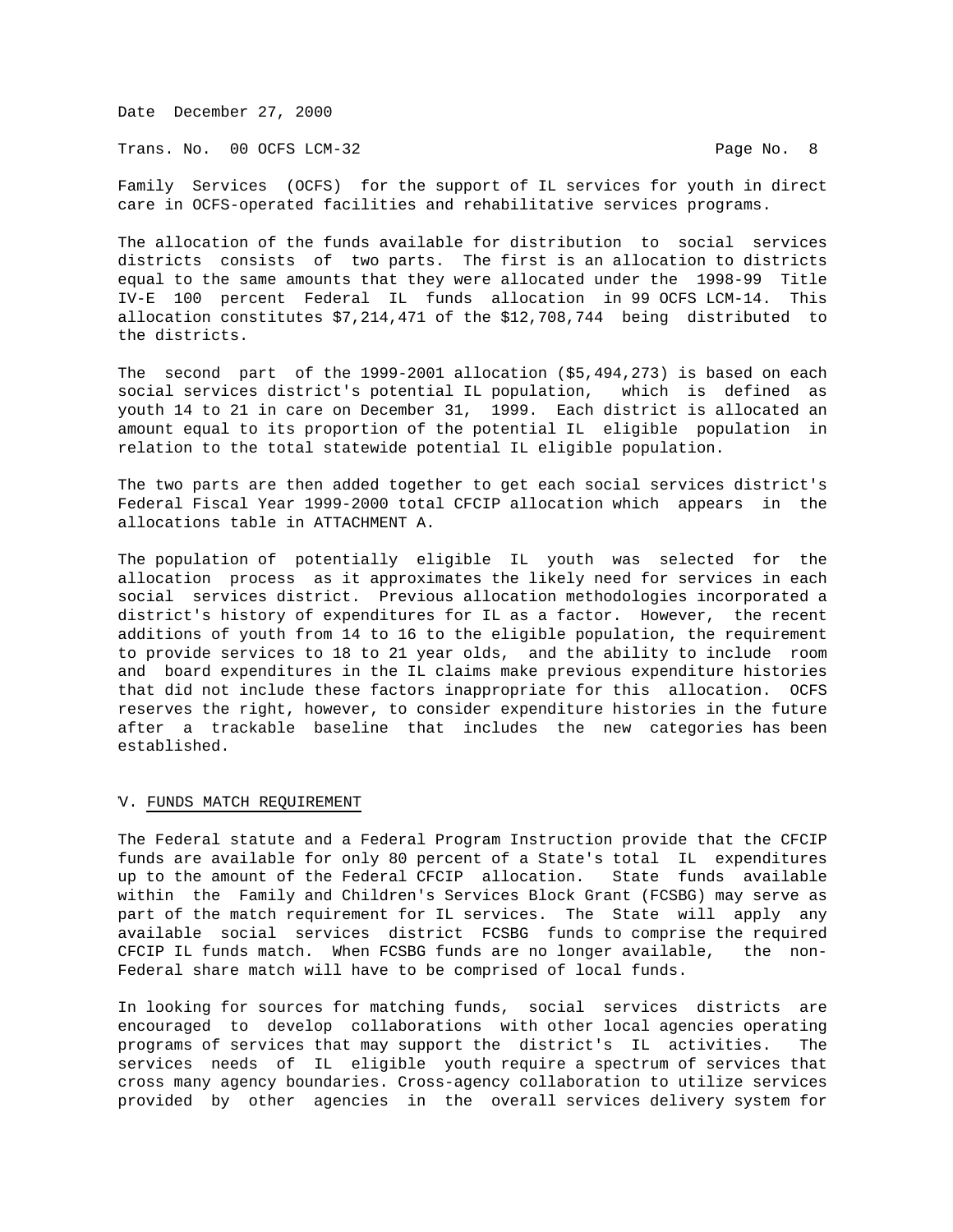Trans. No. 00 OCFS LCM-32 Page No. 9

foster care youth with a goal of IL can often be applied toward the required funds match for CFCIP funds reimbursement. This can be accomplished through contracts for relevant services between the social services district and the public or private services provider agency in which the contracting agency contributes funds or in-kind services that would then be counted toward the required CFCIP funds match. The contribution must be clearly defined and designated as such in the contract with the provider agency.

Social services districts are advised that CFCIP funds may not be used by the State (or district) to supplant or replace non-Federal funds for services already being provided for IL. CFCIP funds may be used to continue IL programs or services previously supported with Federal funds under the 100 percent Federal and 50 percent match IL allocations and provisions of prior years. The same type of State/local match funds used for the 50 percent IL funds match may also be used to match CFCIP finds. Contributions to the required match for CFCIP funds must be shown as enhancing or expanding IL services being provided within the social services district.

Some examples of program collaborations that could contribute to both an enhancement of services and resources for the required funds match could include:

 -Local agencies funded by the Office of Alcoholism and Substance Abuse Services (OASAS) could provide staff training or consultation to social services district staff regarding substance abuse prevention for adolescents or may be available to facilitate counseling/awareness groups for youth preparing for or actually in an IL situation.

 -Community-based alcoholism or substance abuse treatment or prevention programs may be able to include IL youth in local programming.

 -Employment training, job preparation, job attainment or job retention programs operated by or funded by the State Department of Labor (DOL) without the use of other Federal funds may be utilized or expanded to specifically include IL youth or youth participating in IL preparation programs.

 -Social services districts could contract to make district-provided IL services available to local Youth Bureaus and Youth Bureau-funded programs, such as those for Runaway and Homeless Youth Services, with proceeds from the provision of such services being used as part of the required CFCIP funds match.

Social services districts are not limited to these examples or agencies. Districts may develop and implement other possibilities based on the availability of local resources. Districts are strongly encouraged to contract with their local program agencies, public and private, to explore potential program opportunities. Regional Office staff, supported by OCFS central office staff, are also available to assist districts in identifying potential resources or areas for collaboration.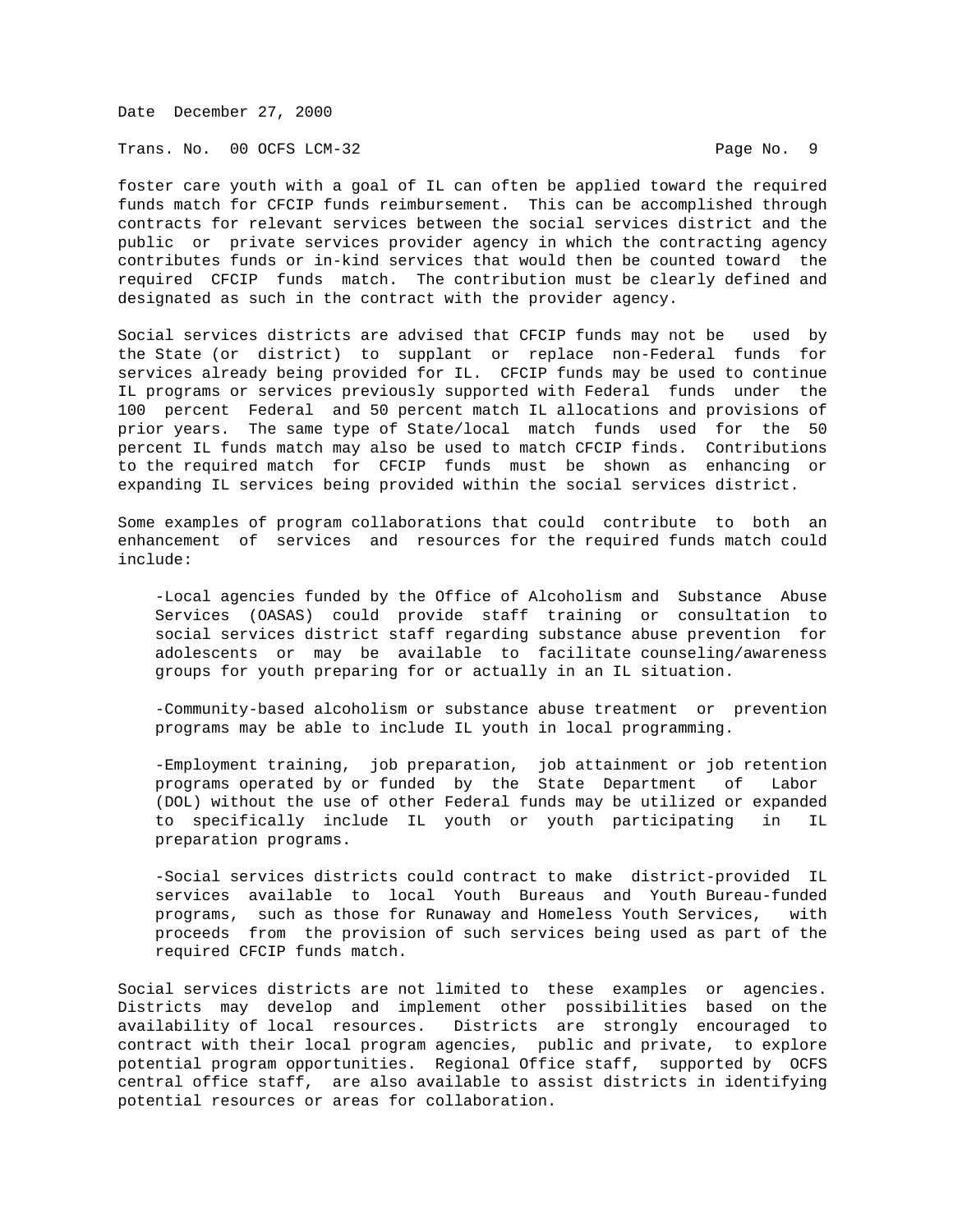Trans. No. 00 OCFS LCM-32 **Page No. 10** 

Districts must be certain that services being provided by community-based organizations, or other public agencies, are not using other Federal funds (including TANF funds) to provide contracted services. Expenditures for services already funded from Federal sources may not be used to meet the required State/local match for CFCIP funds.

Eligible matching contributions may be cash, donated funds, or in-kind contributions of services (including personnel services), equipment, or property. Contributions may be made by third parties. The matching funds may also originate, in whole or in part, from State funding to programs and agencies. General limitations on the Federal funds match requirements include the following:

-No Federal funds may be used for the match;

 -Funds used for the IL match may not be used as a concurrent match for any other Federal funds;

 -Donated funds and in-kind services received must be used for purposes related to the IL program.

### VI. CLAIMS AND REPORTING PROCEDURES

As with previous IL expenditure claiming and reporting, CFCIP expenditures are to be reported on the Schedule RF-4. This schedule is undergoing revision to accommodate changes, including the IL changes made by CFCIP, in reporting requirements. Districts will receive additional instructions when the new Schedule RF-4 is implemented. Until that time, districts will report CFCIP expenditures on the current Schedule RF-4.

IL expenditures are reported by category on lines 1 through 7, column 2. Total IL services expenditures are reported on Line 8, column 2. Line 9 Federal share is claimed at 100 percent of Line 8, column 2. This is entered into the Automated Claiming System (ACS) by social services district staff. However, an adjustment will be made by the Bureau of Financial Services, Office and Temporary and Disability Assistance (OTDA), to claim the Federal Share at 80 percent and State Share at 20 percent. The social services district will be reimbursed for the adjusted Federal Share up to the amount of the district's CFCIP funds allocation and for the State share up to the amount available from Family and Children Services Block Grant (FCSBG) funds.

Social services districts should report all eligible expenditures for IL support and services. Match funds may come from State and local funds not otherwise used for Federal matching, from donated funds, or from in-kind services contributions. Donated funds and in-kind services may originate with third parties. The CFCIP provisions expressly prohibit the use of other Federal funds as matching funds for CFCIP funds.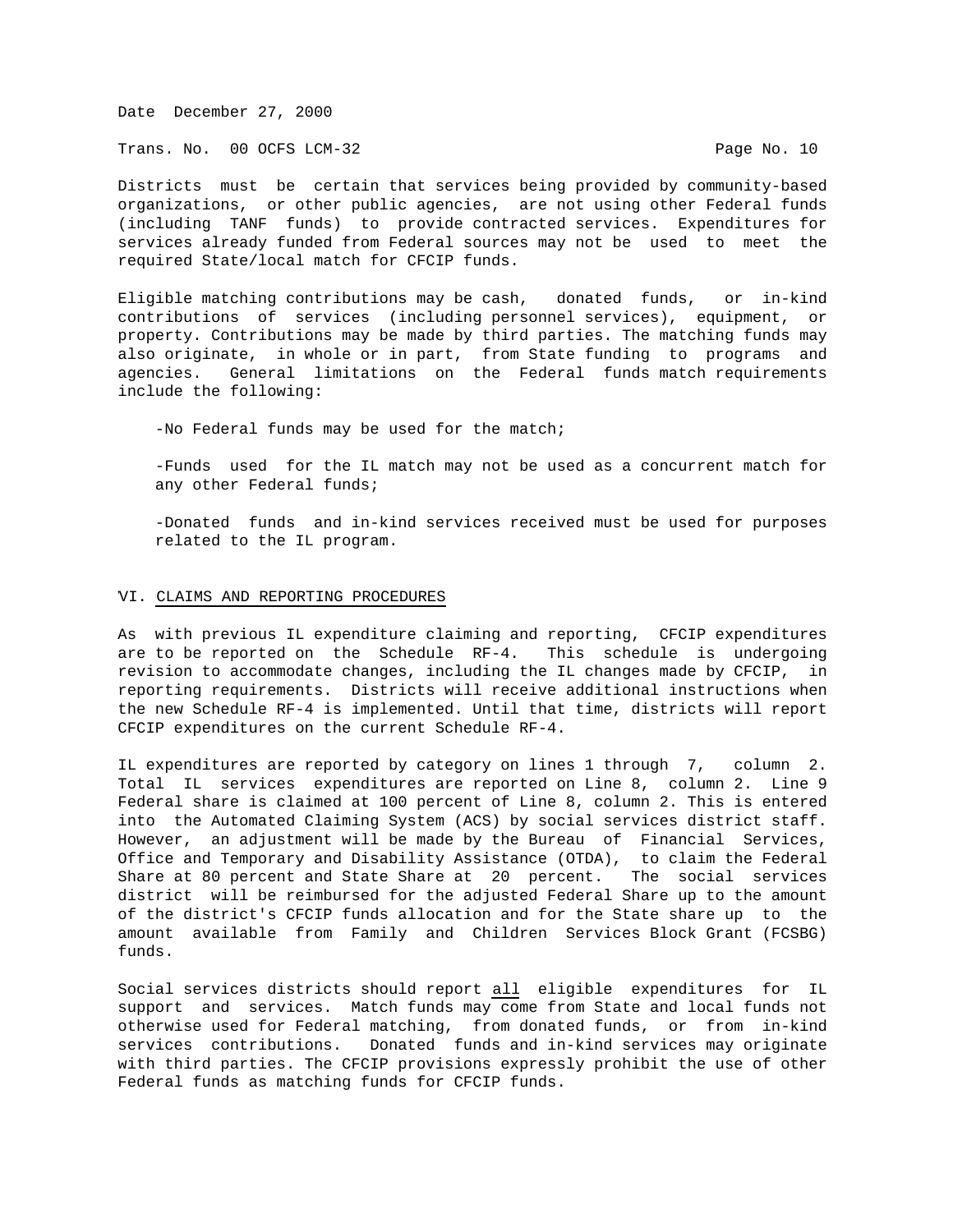Trans. No. 00 OCFS LCM-32 **Page No. 11** 

Social services districts are reminded that expenditures for IL support and services for youth age 14 or 15 who have an IL goal or who are likely to remain in care until age 18 may be claimed only for expenditures made on or after December 14, 1999. Room and board expenditures claims for former foster care youth age 18 to 21 made against Federal (CFCIP) funds may be only for such expenditures made on or after December 14, 1999. Districts may not spend more than 30 percent of CFCIP funds for room and board expenditures for former foster care youth aged 18 to 21.

Schedule RF-4 reports are to be submitted monthly to the Bureau of Financial Services, Office of Temporary and Disability Assistance (OTDA).

## VII. Miscellaneous Information

Equipment Purchase Approval Requirements--Any use of Federal CFCIP funds for the purchase of equipment having a unit cost of \$5,000 requires prior State and Federal approval. In addition, any EDP-related expenditures of any amount (hardware, software, programming services, etc.) require OCFS approval. Requests for approval of such expenditures must be submitted to:

> ATTN: CFCIP Approval Request William F. Baccaglini, Director Strategic Planning and Policy Development Office of Children and Family Services Capital View Office Park 52 Washington Avenue Rensselaer, New York 12144-2796.

Training Resources--In implementing local programs for IL services, social services districts are strongly encouraged to use the currently available regionally based IL training resources available from the Independent Living Network (ILN). The ILN offers a variety of training and technical assistance, including the skill-based IL Core Training curriculum for caseworkers and supervisors. The IL Core builds on the basic knowledge and skills that caseworkers receive in the child welfare Common Core training. It teaches them how to apply the interpersonal skills and assessment framework taught in Common Core to help youth in care to develop the ability to live productive and self-sufficient lives upon discharge from care. The IL Core training is available for all social services district staff who work with adolescents.

The IL Core is being enhanced in State Fiscal Year 2001 to include advanced training around IL On-the-Job-Training (OJT) skills development, Preparing Youth for Community Living, Basic Life Skills training, and Education and Employment training. In addition, IL Network members can tailor responses to specific needs.

Social services districts can also access the Independent Living Materials Resource Library on the Internet at www.sbhdo.org.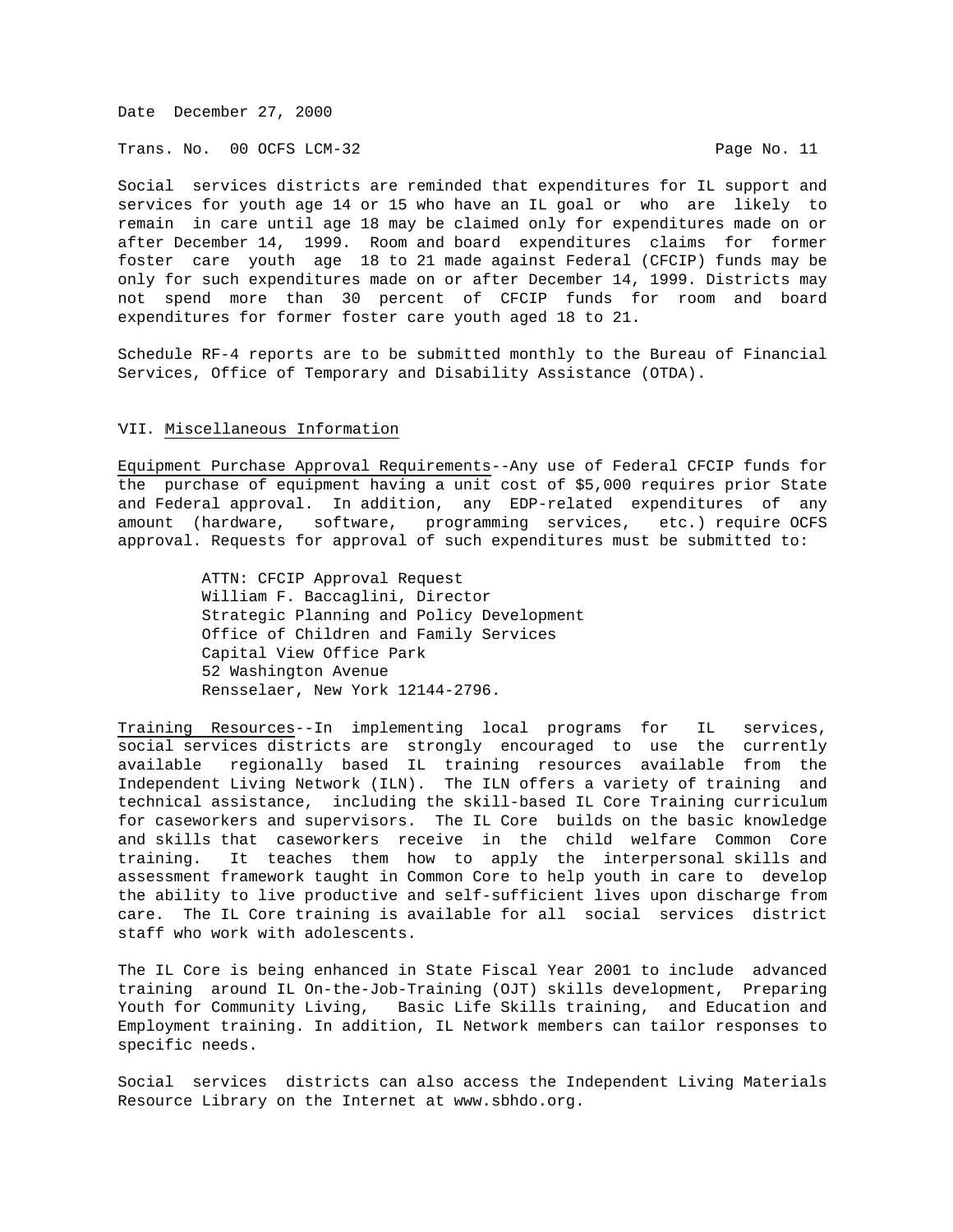Trans. No. 00 OCFS LCM-32 **Page No. 12** 

While training is an important support tool, districts must refer to OCFS regulations, standards, and official releases as their final guidance for program implementation, including CFCIP and IL.

Assurances Requirements--Social services districts are advised that OCFS has made certain assurances to the US Department of Health and Human Services (DHHS) through the filing of the CFCIP State Plan on June 29, 2000 (effective July 1, 2000) regarding its planned performance and compliance with regard to CFCIP requirements. A list of these assurances is included as ATTACHMENT B of this memorandum. Social services districts must comply with these assurances as a condition of receiving their IL allocation reimbursement. This includes cooperating with OCFS in any reporting requirements under CFCIP and the establishment and enforcement of anti-fraud provisions and regulations to protect CFCIP and the IL program.

Foster Parent Training Requirement--OCFS regulations effective September 27, 2000 require that training provided to foster parents to help foster parents to understand the issues confronting children preparing for IL will, to the extent possible, be coordinated with other elements of the IL program. The regulations also require that, before a child is placed in the home of a foster parent, the authorized agency must prepare the foster parent with appropriate knowledge and skills to provide for the needs of the child and that such preparation must be continued as needed after the placement of the child.

# VIII. Contact Information

Program questions concerning this memorandum should be directed to the appropriate OCFS Regional Office, via Outlook/Exchange e-mail or by telephone:

| Buffalo       | Linda Brown        | 89d421 | $(716)$ 847-3145   |
|---------------|--------------------|--------|--------------------|
| Rochester     | Linda Kurtz        | 0fh010 | $(716)$ 238-8201   |
| Syracuse      | Jack Klump         | 89w005 | $(315)$ 423-1200   |
| Albany        | William McLaughlin | av4260 | (518) 486-7078     |
| Yonkers       | Patricia Sheehy    | am4110 | $(914) 377 - 2080$ |
| New York City | Gail Hallerdin     | aa0120 | (212) 383-1788     |

For questions regarding financial or claiming/reporting procedures, districts in Regions 1-IV should contact Roland Levy, USERID fms001, telephone 1-800-343-8849, extension 4-7549, or directly at 518-474-7549. In Region V, contact Marvin Gold, USERID 0fm170, at 212-383-1733.

For information regarding training available from the IL Network, contact:

Regions 1 and 2:

 SUC Buffalo, Center for Development of Human Resources Meg Brin E-mail: MegB@bsc-cdhs.org 716-796-2086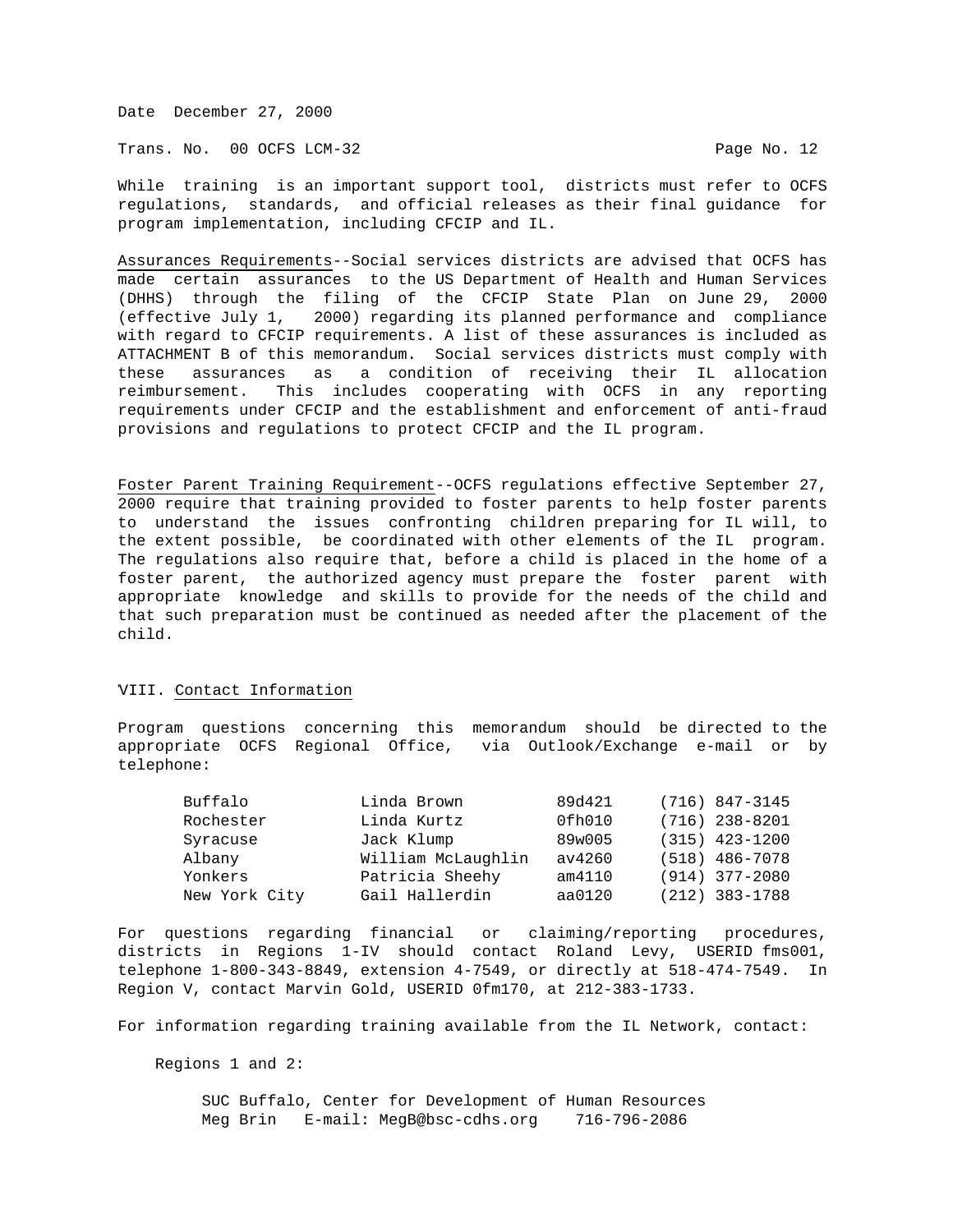Date December 27, 2000 Trans. No. 00 OCFS LCM-32 Page No. 13 Regions 3 and 4: SUNY Albany, Professional Development Program Beth Case E-mail: Bcase@pdp.albany.edu 518-442-5136 Region 5 SUNY Stony Brook, Child Welfare Training Program Bob Marmo E-mail: Bmarmo@ssw.hsc.sunysb/ecu 631-444-7996 Region 6 South Bronx Human Development Organization Karolyn Gould E-mail: Krgould@aol.com 718-295-5501

William F. Baccaglini Director Strategic Planning and Policy Development

\_\_\_\_\_\_\_\_\_\_\_\_\_\_\_\_\_\_\_\_\_\_\_\_\_\_\_\_\_\_\_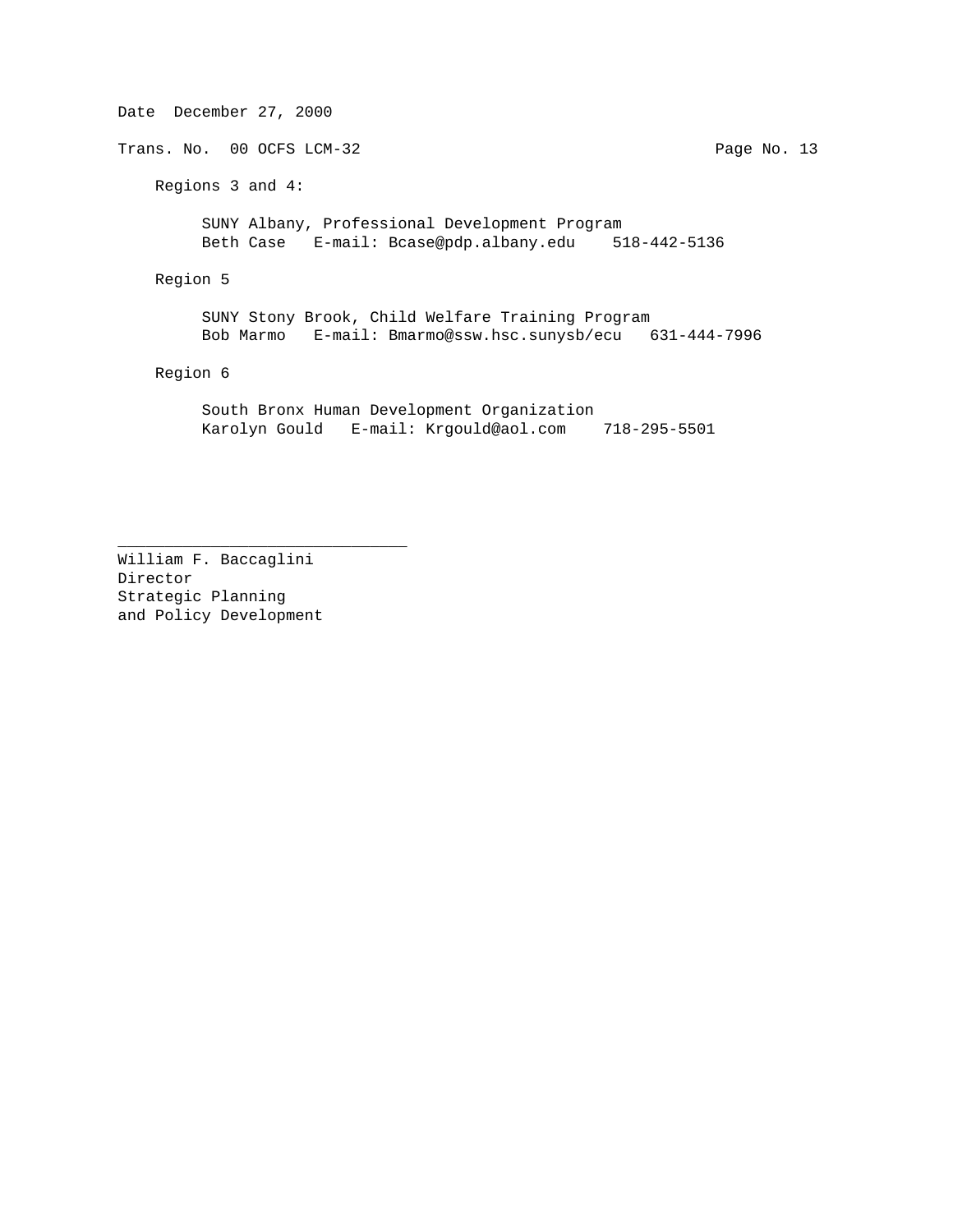Trans. No. 00 OCFS LCM-32 Page No. 14

ATTACHMENT A

# DISTRICT ALLOCATIONS

## CHAFEE FOSTER CARE INDEPENDENCE PROGRAM (CFCIP) FUNDS

| Albany        | \$<br>157,912 | Allegany         | \$<br>28,277  |
|---------------|---------------|------------------|---------------|
| <b>Broome</b> | \$<br>115,678 | Cattaraugus      | \$<br>36,025  |
| Cayuqa        | \$<br>32,435  | Chautauqua       | \$<br>63,851  |
| Chemung       | \$<br>49,783  | Chenango         | \$<br>10,514  |
| Clinton       | \$<br>24,397  | Columbia         | \$<br>24,334  |
| Cortland      | \$<br>32,825  | Delaware         | \$<br>35,947  |
| Dutchess      | \$<br>118,383 | Erie             | \$<br>491,252 |
| Essex         | \$<br>8,036   | Franklin         | \$<br>23,998  |
| Fulton        | \$<br>33,010  | Genesee          | \$<br>16,724  |
| Greene        | \$<br>18,040  | Hamilton         | \$<br>958     |
| Herkimer      | \$<br>32,601  | Jefferson        | \$<br>29,377  |
| Lewis         | \$<br>5,304   | Livingston       | \$<br>9,630   |
| Madison       | \$<br>34,315  | Monroe           | \$<br>476,199 |
| Montgomery    | \$<br>13,801  | Nassau           | \$<br>230,025 |
| Niagara       | \$<br>85,625  | Oneida           | \$<br>119,554 |
| Onondaga      | \$<br>162,013 | Ontario          | \$<br>17,420  |
| Orange        | \$<br>157,101 | Orleans          | \$<br>5,889   |
| Oswego        | \$<br>78,019  | Otsego           | \$<br>40,306  |
| Putnam        | \$<br>9,104   | Rensselaer       | \$<br>55,236  |
| Rockland      | \$<br>136,688 | St. Lawrence     | \$<br>68,730  |
| Saratoga      | \$<br>66,387  | Schenectady      | \$<br>91,846  |
| Schoharie     | \$<br>14,887  | Schuyler         | \$<br>6,758   |
| Seneca        | \$<br>31,139  | Steuben          | \$<br>32,729  |
| Suffolk       | \$<br>243,546 | Sullivan         | \$<br>35,129  |
| Tioga         | \$<br>15,905  | Tompkins         | \$<br>34,536  |
| Ulster        | \$<br>94,787  | Warren           | \$<br>21,890  |
| Washington    | \$<br>10,269  | Wayne            | \$<br>18,143  |
| Westchester   | \$<br>277,612 | Wyoming          | \$<br>18,662  |
| Yates         | \$<br>10,099  | St. Regis Mohawk | \$<br>2,376   |
| New York City | \$8,592,728   |                  |               |
|               |               |                  |               |

# 10/1/99 to 9/30/01

The allocations in this table may be claimed to provide reimbursement of 80 percent of a social services district's total IL expenditures, up to the total amount of the allocation. The remaining 20 percent expenditure requires State and local expenditures to match the use of the allocated funds. To the extent available, Family and Children's Services Block Grant (FCSBG) funds may be used for the match. Remaining expenditures after the application of FCSBG funds must be made from local funds/resources subject to the matching funds requirements noted in Section V of this memorandum.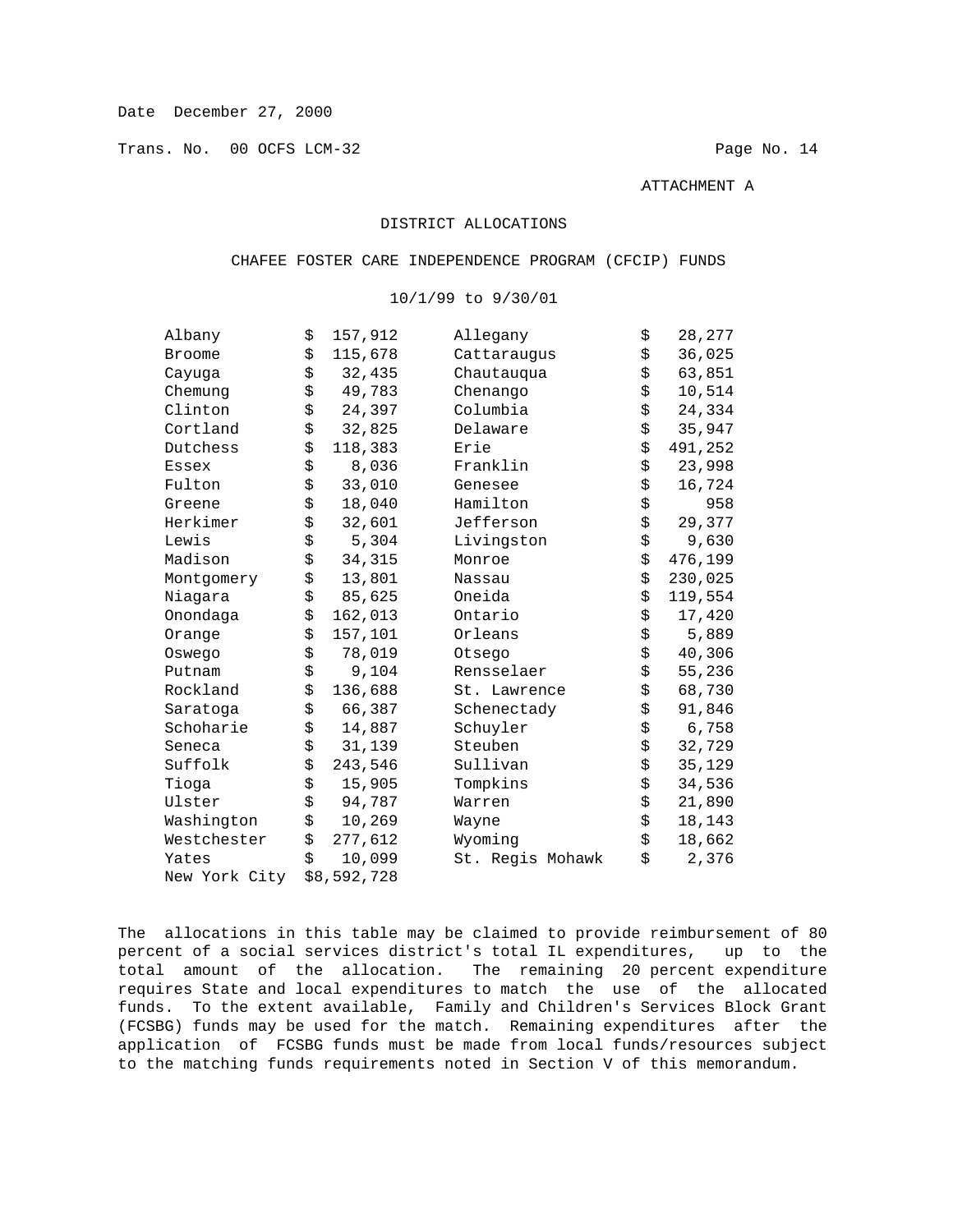Trans. No. 00 OCFS LCM-32 **Page No. 15** 

## ATTACHMENT B

# CHAFEE FOSTER CARE INDEPENDENCE PROGRAM (CFCIP) ASSURANCES

The following certifications and assurances have been made by OCFS regarding the CFCIP implementation in New York State and are applicable to all local districts using CFCIP funds for IL services.

1. Assistance and services will be provided to youth that have left foster care because they have attained 18 years of age but who have not attained 21 years of age.

2. Not more than 30 percent of the amounts allocated for CFCIP funds will be expended for room and board for youth who have left care because they have attained 18 years of age and have not attained 21 years of age.

3. None of the amounts allocated will be expended for room and board for any child who has not attained 18 years of age.

4. Programs to provide training to help foster parents, adoptive parents, workers in group homes and case managers understand and address the issues confronting adolescents preparing for IL will use training funds from the Federal Foster Care and Assistance Program (Title IV-E) and will, to the extent possible, coordinate such training with the IL program(s) conducted for adolescents.

5. Foster parents and prospective foster parents will be adequately prepared with the appropriate knowledge and skills to provide for the needs of the child or youth before a child or youth is placed with the foster parent(s) and such preparation will be continued, as necessary, after the placement of a child.

6. In preparing the IL plan, public and private organizations having an interest in IL services or in services for adolescents will be consulted widely.

7. Every effort will be made to see that programs receiving CFCIP funds will be coordinated with other Federal and State programs for youth (including transitional living youth projects and programs funded under the Juvenile Justice and Delinquency Prevention Act of 1974, abstinence education programs, local housing programs, programs for disabled youth including sheltered workshops, and school-to-work programs).

8. Adolescents participating in CFCIP-funded programs will be encouraged to participate directly in designing their own program activities to prepare them for independent living and will be required to accept personal responsibility for living up to their part of the program.

9. Program participants will be assured fair and equitable treatment.